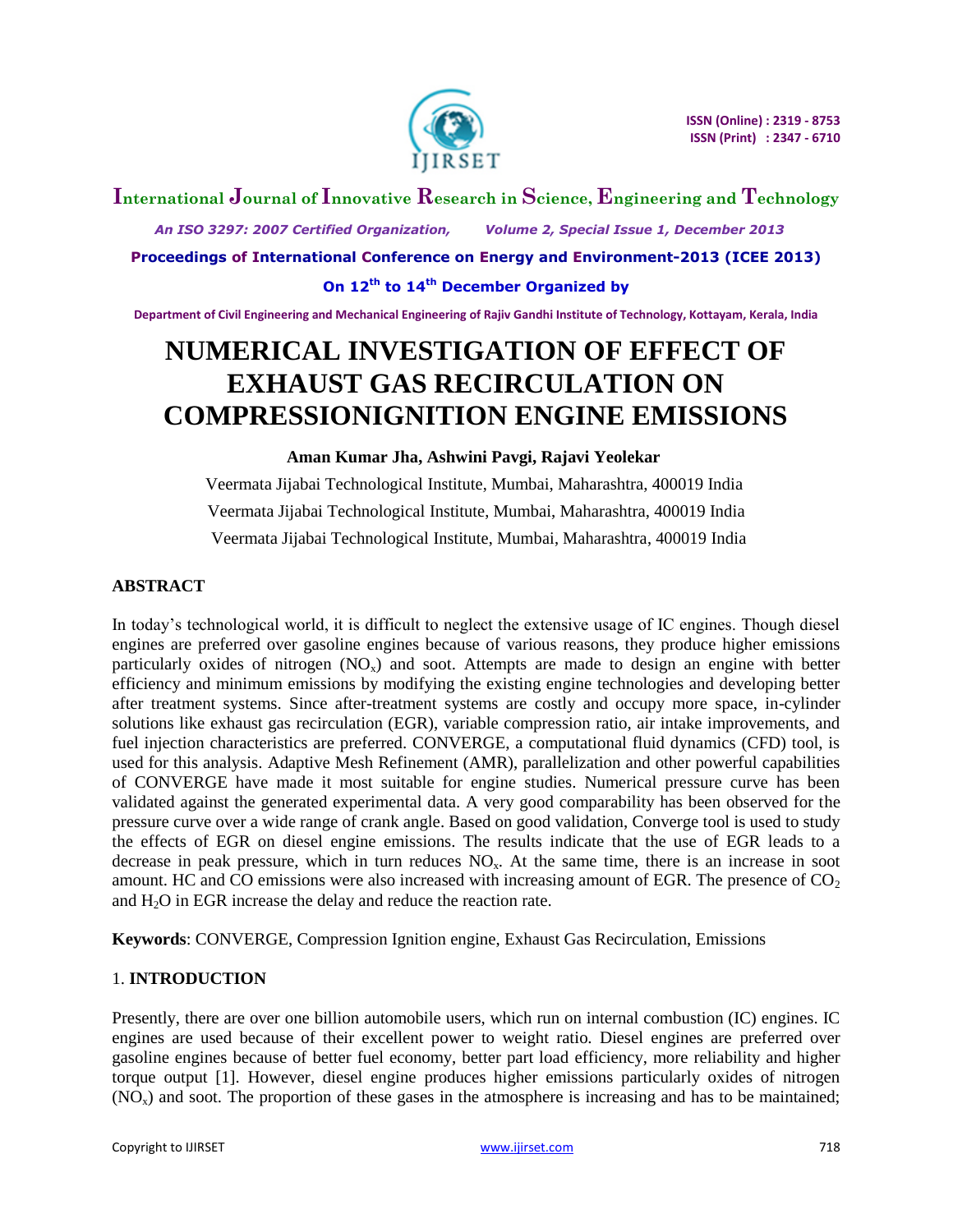else it may have hazardous impact on environment and human beings. The main focus of research is to minimize the release of these gases into atmosphere by using efficient technology. Hence attempts are made to design an engine with better efficiency, low fuel consumption and minimum emissions which can be obtained by modifying the existing engine technologies and developing better after treatment systems [2]. Since after-treatment systems are costly and occupy more space, in-cylinder solutions such as exhaust gas recirculation, variable compression ratio, air intake improvements, and fuel injection characteristics are preferred in reducing emissions [3]. A detail study of in-cylinder solutions has been discussed by Brijesh and Sreedhara [3] in their review paper. Exhaust gas recirculation, a method which re-circulate a portion of engine exhaust air into the combustion chamber through inlet system, is proven to be an effective technique to reduce  $NO<sub>x</sub>$  emissions. Murata et al. [4] had also proposed the results which indicated the reduction in  $NO<sub>x</sub>$  and soot emissions at constant EGR. Ehleskog et al. [5] had analyzed the effects of charge air pressure and EGR on combustion and emissions of a single cylinder diesel engine. Results showed insignificant effects on soot emissions but produced higher  $NO<sub>x</sub>$  without EGR. However higher charge pressure along with EGR resulted in higher  $NO<sub>x</sub>$ . On the contrary, higher  $NO<sub>x</sub>$  and lower soot emissions were observed by Jayashankara et al. [6] in their numerical study, with higher charge pressure and without EGR.

Thus the reduction of emissions from IC engines has become a main focus area of research to meet stringent emission regulations. In this direction, numerical work has been done to validate the experimental data and to study the effect of EGR. Effect of EGR with varying percentages on emissions in diesel engine has been analyzed. CONVERGE, a CFD tool, has been used for simulation. Similar work using CONVERGE has been carried out by Harshvardhan and Sreedhara [7] to study the effect of number of injector holes, spray angle, spray cone angle and injection duration on diesel engine performance and emissions. It is very useful in simulating IC engine problems, advanced turbulence, performance characteristics, and spray and combustion models with moving mesh capabilities [8, 9]. Based on literature study, effect of EGR on diesel engine emissions has been studied in this work by using Converge.

## **2. EXPERIMENTAL SETUP**

The test rig consists of a single cylinder, four strokes, direct injection (DI) diesel engine connected with an eddy current type dynamometer. Necessary instruments such as in-cylinder and fuel line pressure transducer, crank angle encoder etc. are mounted to obtain *p*-θ diagram providing vital information regarding engine performance. Other instruments for measuring air flow rate, fuel flow rate, temperature at various locations and load are also integrated into the test rig. A schematic of the experimental setup is shown in Fig. 1. Specifications of engine are given in Table 1.



FIGURE 1. SCHEMATIC OF EXPERIMENTAL TEST RIG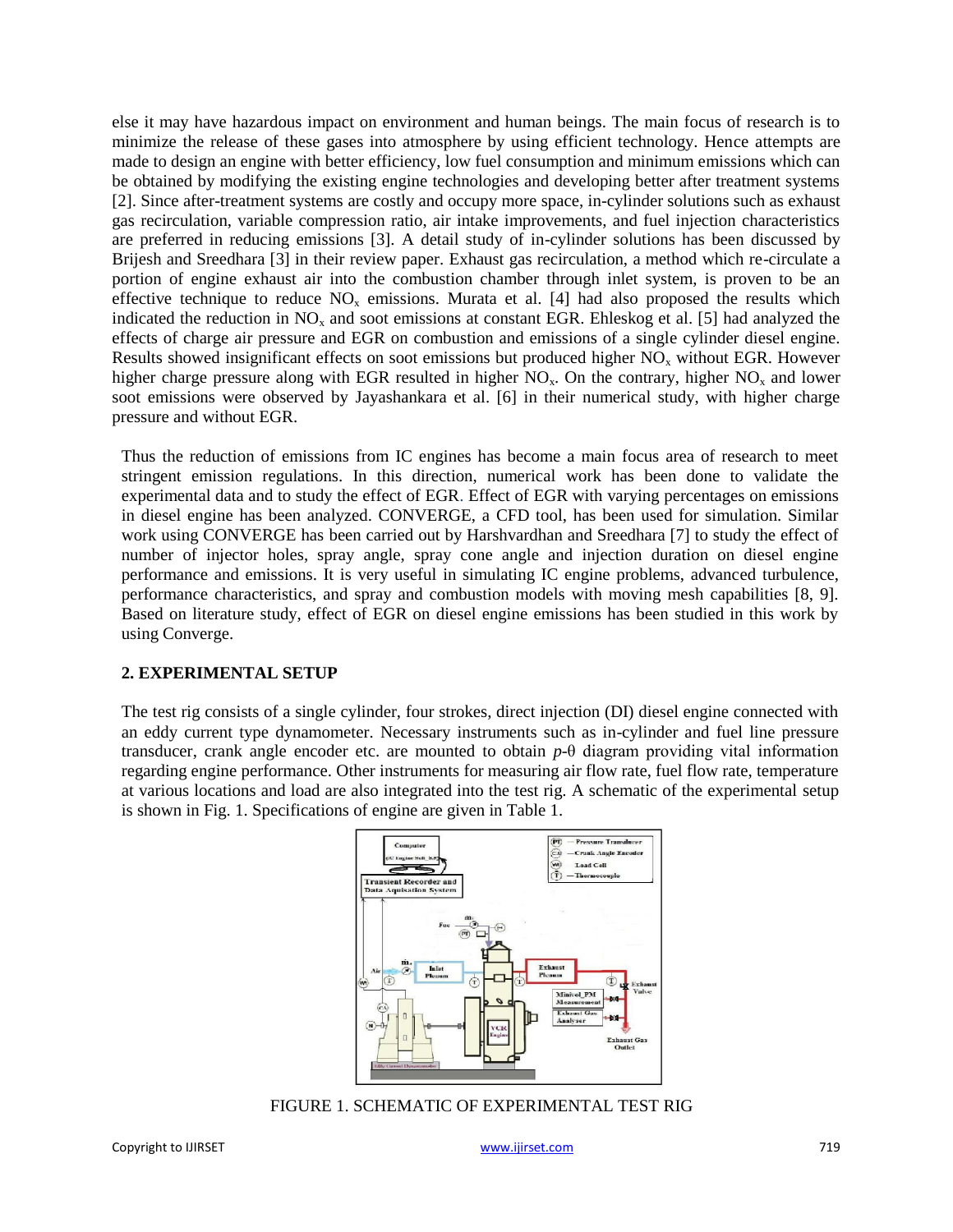| <b>Compression Ratio</b> | 18                     |
|--------------------------|------------------------|
| Cylinder bore x stroke   | $87.5$ mm $\Box$ 110mm |
| Piston bowl shape        | Hemisphere             |
| Piston bowl diameter     | 52mm                   |
| Fuel injection pressure  | 220 <sub>bar</sub>     |
| Fuel injection timing    | 27 CAD aTDC            |
| Number of nozzle holes   | 3                      |
| Nozzle hole diameter     | 0.288mm                |
|                          |                        |
| Connecting rod length    | 234 mm                 |
| Inlet valve closes       | $\Box$ 145 CAD aTDC    |
| Exhaust valve opens      | 145 CAD aTDC           |
|                          |                        |

Experimental run was carried out at 75% load (9 kgf) and 1500 rpm. Pressure curve produced with the help of experiment has been used for validation purpose.

## **3. NUMERICAL INVESTIGATION**

### **3.1 Converge tool**

CONVERGE is a Computational Fluid Dynamics tool for the simulation of three-dimensional, incompressible/compressible, chemically reacting transient fluid flows in complex geometries with stationary or moving surfaces. CONVERGE can handle an arbitrary number of species and chemical reactions, as well as transient liquid sprays, and laminar or turbulent flows. CONVERGE uses an innovative boundary approach that eliminates the need for the computational grid to coincide with the geometry of interest. The adaptive mesh refinement (AMR) technique in CONVERGE enables local mesh refinement according to temperature, velocity and species gradients [10]. Refinement of the mesh as the combustion in a chamber proceeds can be seen clearly from Fig. 2.



#### FIGU E 2. ADAPTIVE MESH REFINEMENT NEAR HIGH TEMPERATURE GRADIENTS

The base grid resolution is specified in an input file, thus allowing for grid resolution studies to be performed without making separate meshes. The geometry volume is always correctly calculated, allowing for extremely course meshes to be used while setting up a case. For more information, see Ref.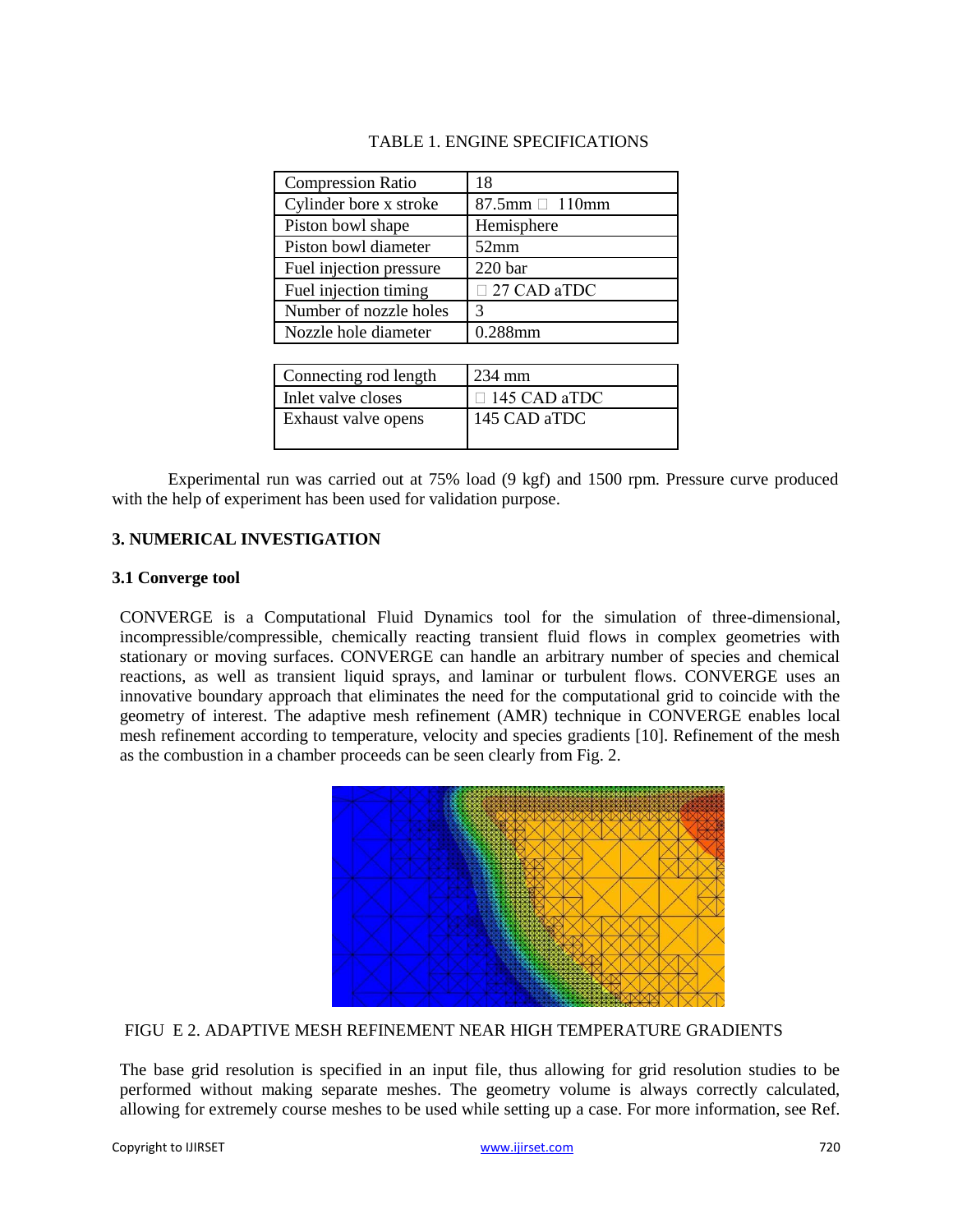#### [11]

For simulation purpose diesel fuel has been substituted with an equivalent fuel  $C_7H_{16}$ . A variant of  $k-\varepsilon$  rng turbulence model by taking usual constants  $c_1=1.42$  and  $c_2=1.68$ . The KH-RT breakup model along with NTC collision model has been employed. Injection profile shape is given as an input. Using the input values of injection duration and mass of fuel injected, CONVERGE tool scales the given injection profile to inject the given mass of fuel in the given duration. Ignition has been modeled using a multistep kinetics model based on Shell model [12], while the characteristics time model has been used to model combustion [13]. For this case, the extended Zeldovich

NO<sup>x</sup> model [14] and the Hiroyasu soot model [15] have been used for exhaust emissions.

The converge tool played an important role in numerical investigation of the experimental results, when the engine specifications data was fed in.

#### **3.2 Grid independence study**

The approach of CONVERGE which eliminates the need for computational grid to coincide with geometry of interest has advantages as discussed earlier. Thus it is essential to make the data grid independence. The numerical result obtained was fine-tuned with respect to the grid size in order to find the optimum of it. Variation in pressure of the cylinder was studied as the grid size was changed. Starting from 5 mm, grid size was progressively reduced till no further significant variation in pressure curve was observed. Figure 3 shows the pressure curves for different grid sizes. It can be seen from the Fig. 3, that the curves differ with each other significantly for grid size of 5 mm to 2.75 mm, but the curves for grid size 1.96 mm and 1.4mm almost coincide with each other. Hence, base grid size taken for all simulation purposes in this work was considered at 1.96 mm.



FIGU E 3. EFFECT OF GRID SIZE ON IN-CYLINDER PRESSURE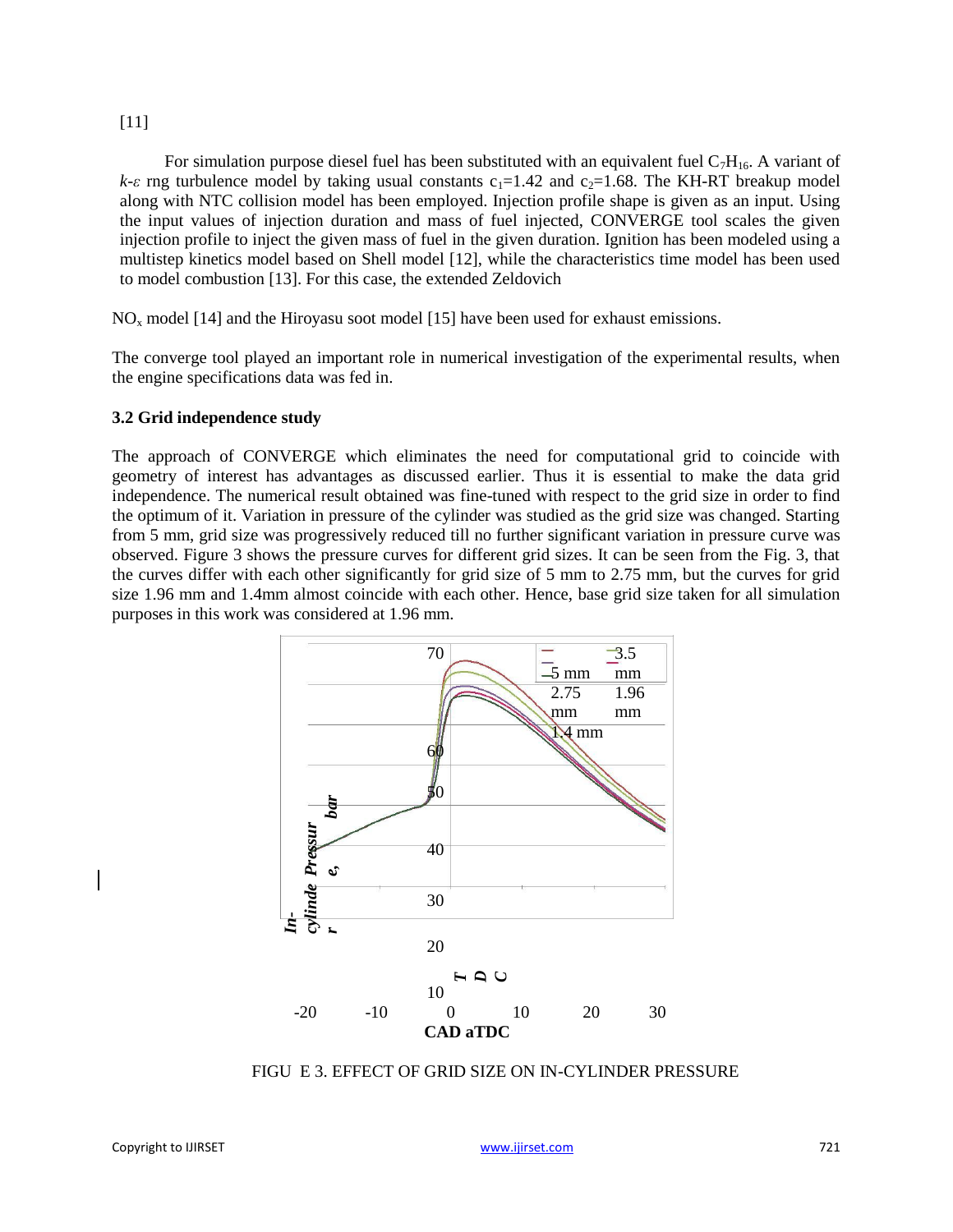## **3.3 Code validation**

Code has been validated against the results of experimental engine stated above. As mentioned in Table 1, engine is having 3 nozzles, so 120° sector model was used for validation. Sector is chosen such that it can house one injector nozzle at its centre. Numerical run was carried out from the inlet valve closing (IVC) i.e. 145 CAD aTDC to the opening of exhaust valve i.e. 145 CAD aTDC. Figure 4 shows the comparison of experimental and numerical pressure traces as a function of crank angle. For simulating the experimental results, minor modifications are made for conditions at IVC and model constants so that the pressure trace match well with the experimental data. As shown in Fig. 4, very good comparability has been observed for the pressure over a wide range of crank angle. Converge slightly under predict at the point of start of injection, hence some deviation in graph has been observed at  $\square$  5 CAD aTDC. However, it may be concluded that the code has been validated well with the experimental pressure curve. Validated code has been used to study the effect of EGR on CI engine emissions. Hence, Converge runs have been carried out with 10% and 20% EGR by keeping remaining parameters as it is.





## **4. RESULTS AND DISCUSSIONS**

Effect of EGR on in-cylinder pressure,  $NO<sub>x</sub>$  soot, HC and CO has been investigated. The percentage of EGR has been calculated on mass basis by using following

formula:

% EGR =  $Mass of EGR$   $\times 100$ Mass of  $EGR + Mass$  of intake air

Results are discussed in details as below.

## **4.1 Effect of EGR on in-cylinder pressure**

Variations of in-cylinder pressure as a function of crank angle, with various EGR percentages are plotted in Fig. 5. It is observed that the in-cylinder pressure curve is altered extensively with increasing EGR. In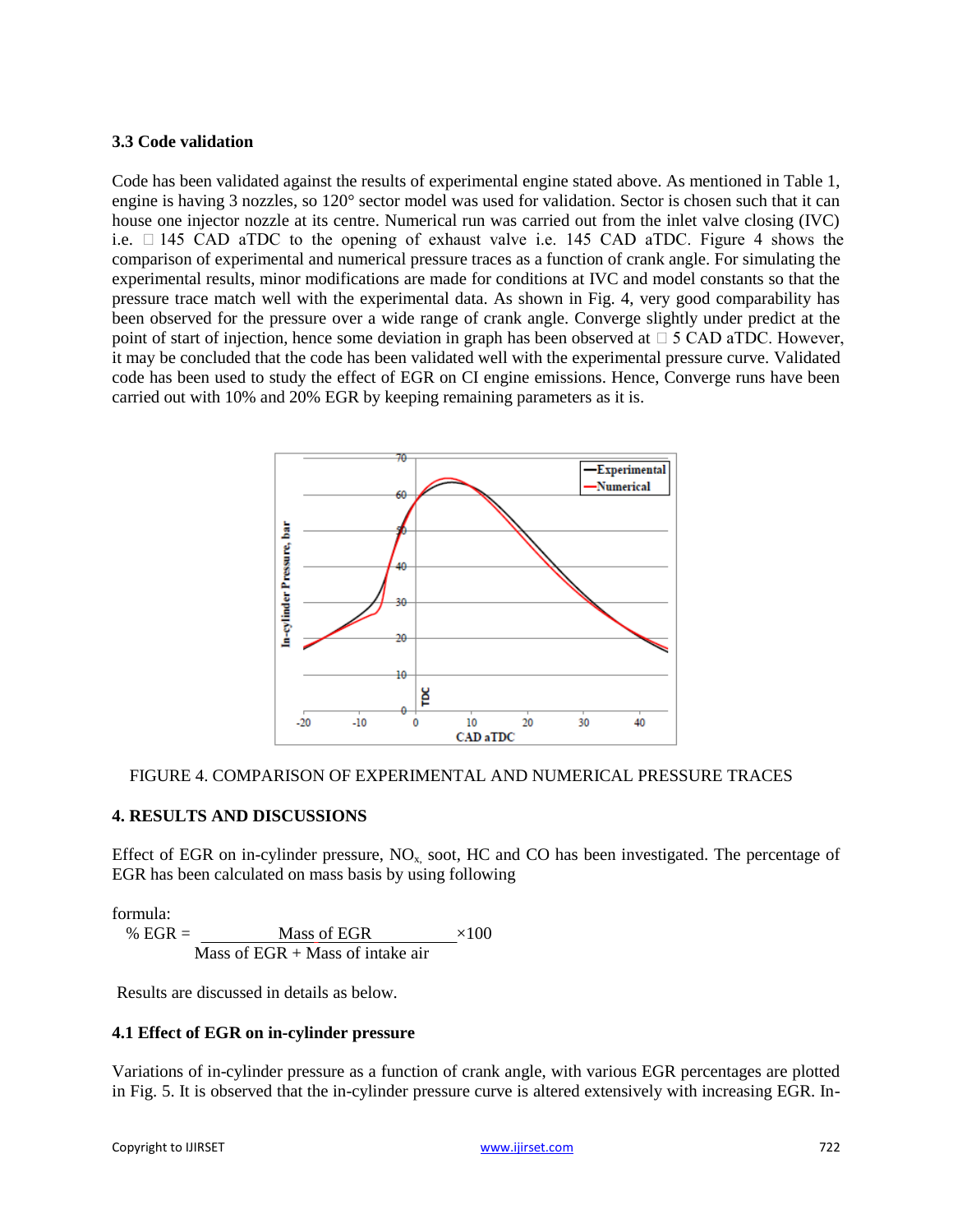cylinder pressure traces of the runs with 10% and 20% EGR are shifted towards the expansion stroke. Lower peak pressure was also observed with increased EGR. EGR mainly contains carbon dioxide  $(CO<sub>2</sub>)$ and water vapour, which absorbs more heat during compression and combustion. As a result, lower peak pressure and hence lower in-cylinder temperature was observed with increasing amount of EGR. It can be concluded that dilution effect of EGR slow down the reaction rate. The percentage decrease in peak pressure with 10% EGR is 4.76% and with 20% EGR is 14.2%



FIGURE 5. EFFECT OF EGR ON IN-CYLINDER PRESSURE

## **4.2 Effect of EGR on NO<sup>x</sup> and soot**

Figure 6 shows the values of  $NO<sub>x</sub>$  and soot with varying percentage of EGR. The amount of  $NO<sub>x</sub>$ , as shown in Fig. 6, decreases with an increase in EGR**.** Significant production of nitrogen oxides is due to the lean-burning nature of diesel engines and the high temperatures and pressures of the combustion process. EGR acts as diluent to the combusting mixture and reduces the  $O_2$  concentration in the combustion chamber. The specific heat of the EGR is much higher than fresh air, hence EGR also increases the heat capacity of the intake charge, thus decreasing the temperature rise for the same heat release in the combustion chamber. Hence a decrease in  $NO<sub>x</sub>$  as shown in Fig. 6, is observed with increase in EGR percentage. On the other hand, lower combustion temperature with EGR leads to partial combustion, hence produced higher soot. NO<sub>x</sub> is reduced by  $\sim$ 72% and  $\sim$ 74% with 10% and 20% EGR respectively. However, around 40% and 67% increase in soot is observed with 10% and 20% EGR.

## **4.3 Effect of EGR on HC and CO**

Variations in hydrocarbons (HC) and carbon monoxide (CO) with different EGR percentage are plotted in the Fig 7. It is observed that CO and HC increase with increased EGR. This can be traced to the depletion in oxygen and lower combustion temperature with presence of EGR. Since complete combustion of carbon does not take place, higher CO is produced. Similarly, the lower combustion temperatures caused by EGR leads to higher HC emissions.